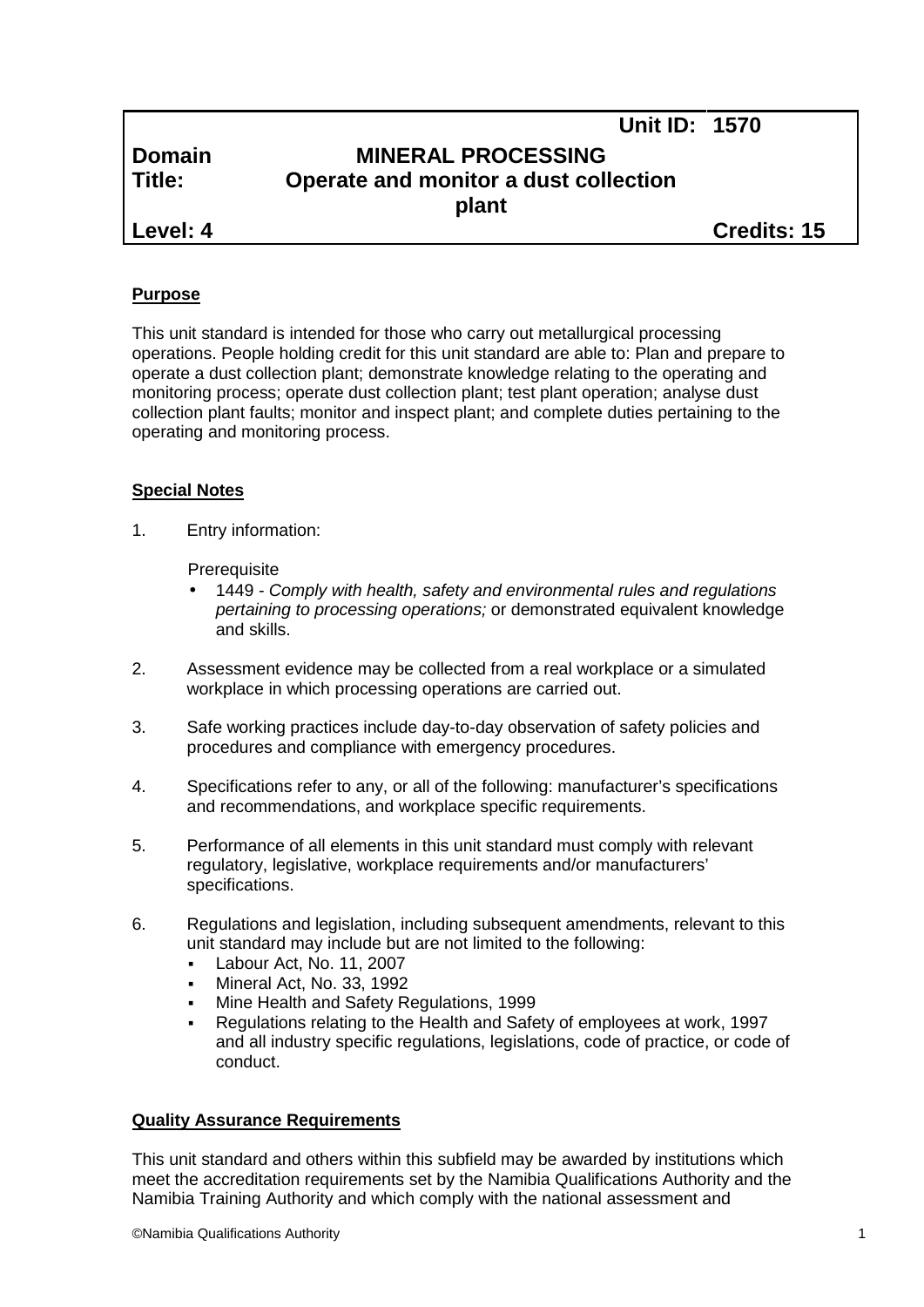moderation requirements. Details of specific accreditation requirements and the national assessment arrangements are available from the Namibia Qualifications Authority and the Namibia Training Authority. All approved unit standards, qualifications and national assessment arrangements are available on the Namibia Training Authority website www.nta.com.na.

# **Elements and Performance Criteria**

# **Element 1: Plan and prepare to operate a dust collection plant**

# **Performance Criteria**

- 1.1 Work instructions, including plans, specifications, quality requirements and operational details are obtained, explained, clarified and applied to the allocated task.
- 1.2 Safety and security requirements, including personal protective clothing and equipment are obtained from the site safety plan, workplace policies and procedures, explained, and applied to the allocated task.
- 1.3 Plant inspection and field preparation for service are carried out according to workplace procedures.
- 1.4 Plant operational prerequisites are established according to workplace procedures.
- 1.5 Sequence for recommissioning of plant is determined to suit existing circumstances in according to workplace procedures.
- 1.6 Communication methods are determined according to workplace procedures and manufacturer's requirements.
- 1.7 Environmental protection requirements are identified from the project environmental management plan and applied to the allocated task.
- 1.8 Work area is inspected and prepared according to workplace procedures.

## **Element 2: Demonstrate knowledge relating to the operating and monitoring process**

# **Performance Criteria**

- 2.1 The occupational safety and health and risk management requirements are explained.
- 2.2 The importance of monitoring the dust collection process is described in terms of achieving specified production requirements.
- 2.3 The security requirements and emergency procedures pertaining to the dust collection process are explained.
- 2.4 The communication requirements pertaining to the dust collection process are described.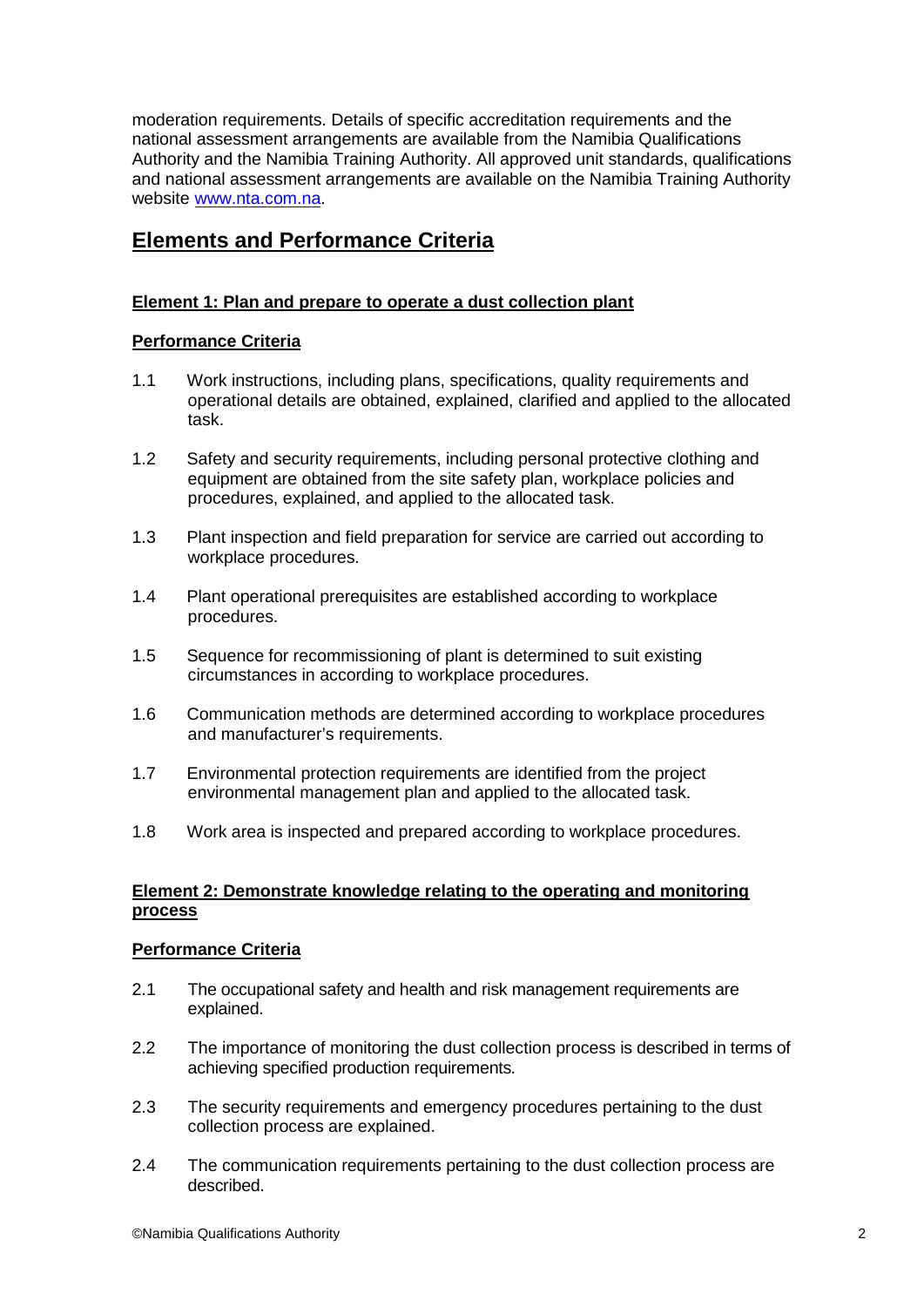- 2.5 The process flow and interlock systems of the dust collection process are described in terms of operational requirements.
- 2.6 The operating procedures, parameters and control methods of the dust collection process are explained in terms of workplace and legislative requirements.
- 2.7 Corrective actions, in case of sub-standard conditions and problems be encountered, are described.

# **Element 3: Operate dust collection plant**

## **Performance Criteria**

- 3.1 Workplace hazards and associated risks are identified, minimised or eliminated according to workplace procedures and legislative requirements.
- 3.2 Plant is operated in accordance with workplace procedures and manufacturer's specifications.
- 3.3 Plant is monitored and observed to detect deviations from routine operating conditions.
- 3.4 Corrective actions, in case of sub-standard conditions and problems be encountered, are taken according to workplace procedures.

#### **Element 4: Test plant operation**

#### **Range**

Tests may include but are not limited to motor direction checks; stand-by plant "cut-in" tests; performance tests; and alarm initiation tests.

## **Performance Criteria**

- 4.1 Workplace hazards and associated risks are identified, minimised or eliminated according to workplace procedures and legislative requirements.
- 4.2 Tests are performed according to workplace procedures and manufacturer's requirements.
- 4.3 Plant is observed for correct operational response.
- 4.4 Corrective action is taken when response is not in accordance with documentation, plant integrity or personnel safety requirements.
- 4.5 Plant is returned to required operational status upon completion of test.

# **Element 5: Analyse dust collection plant faults**

#### **Performance Criteria**